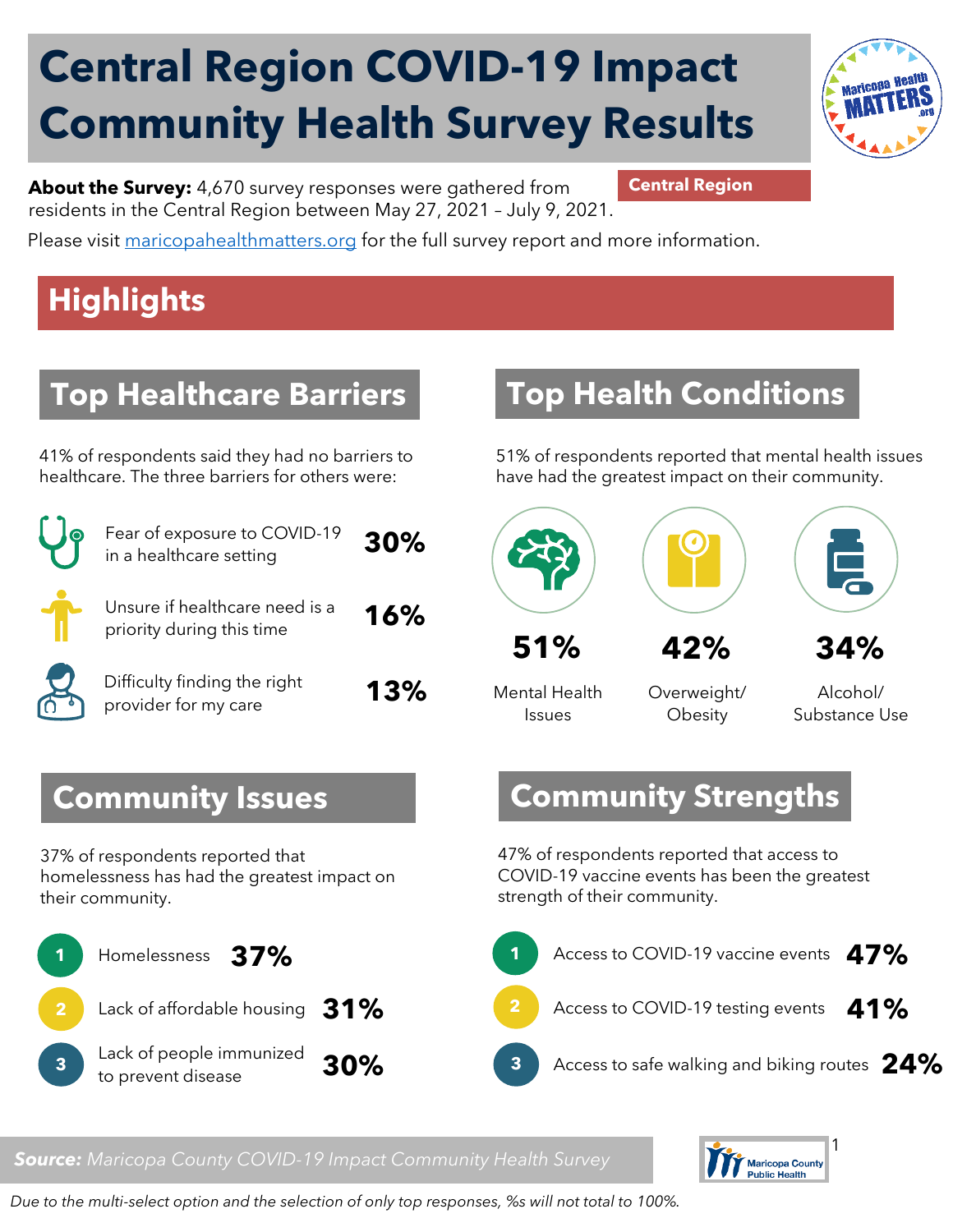## **Health Ratings**

## **Physical Health Mental Health**

Over **1 in 4** respondents rated their current **physical health** as **worse** compared to their physical health prior to March of 2020.



Almost **2 in 5** respondents rated their current **mental health** as **worse** compared to their mental health prior to March of 2020.



#### **Mental Health Care Access**

Almost **2 in 5** respondents who sought services to address their mental health were only **sometimes or never** able to get the services they needed.



Over **1 in 4** respondents stated that **assistance with mental health issues**  would have improved overall mental and physical health of their family in the last year.

Top three areas for improvement:



Assistance with mental health issues internet service



*Source: Maricopa County COVID-19 Impact Community Health Survey*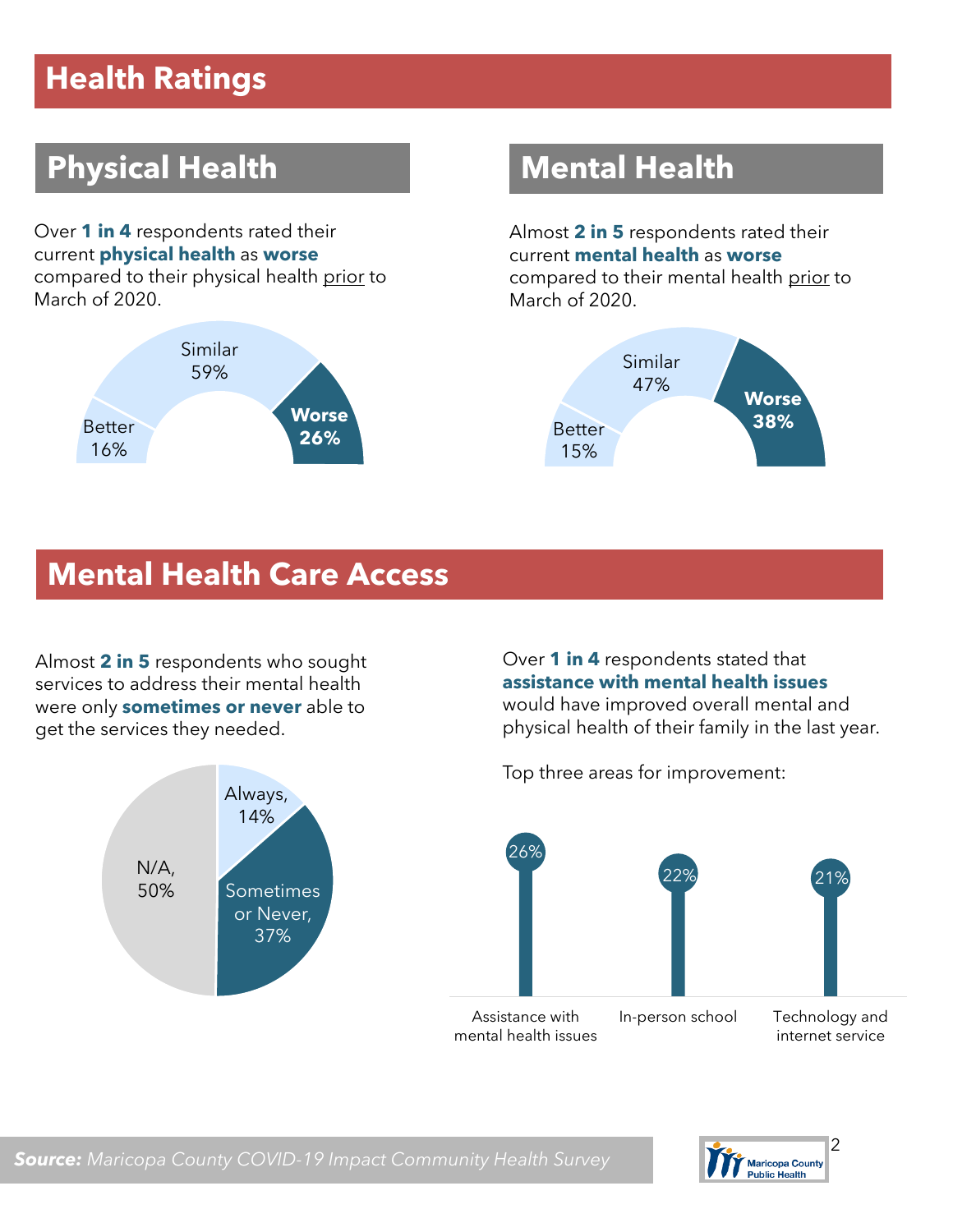#### **Income and Expenses**

About **half** of respondents stated that the stimulus check had a **strong/moderate impact** on their living expenses and access to healthcare.



**Since March of 2020**, how was your employment impacted due to the COVID-19 pandemic?



#### **23% of respondents indicated other topics:**

- Retired
- Unemployed
- Increased work hours/responsibilities
- Disability
- Pay reduction
- Self-employed
- Homemakers/Stay-at-home parents
- Struggled to find employment
- Unable to work due to mental health issues
- Quit due to fear of COVID/Safety of family

*Source: Maricopa County COVID-19 Impact Community Health Survey*



*Due to the multi-select option and the selection of only top responses, %s will not total to 100%.*